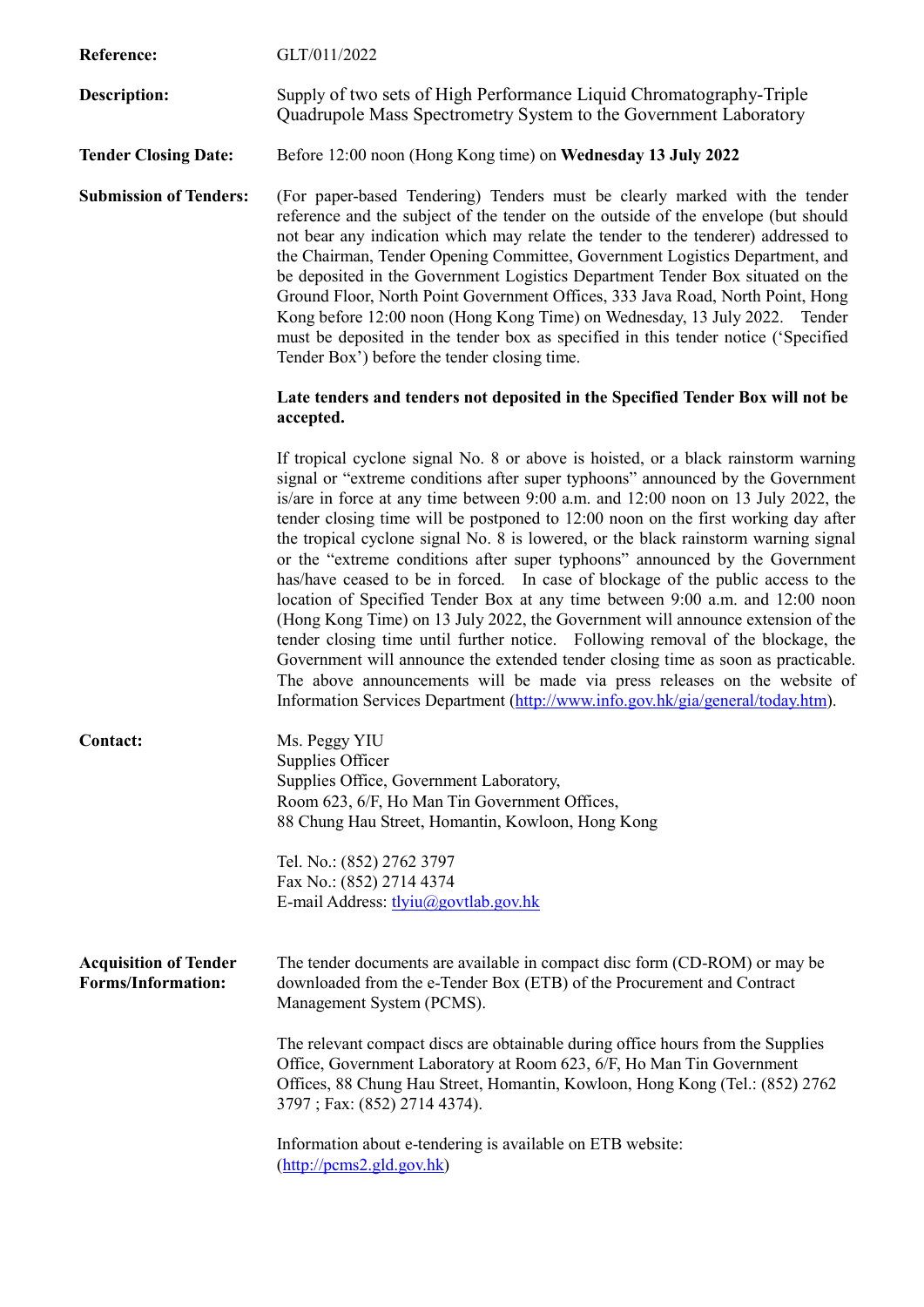招標編號: GLT/011/2022

投標項目: 招標承投為政府化驗所供應兩台高效液相色譜串聯三重四極桿質譜儀

截標日期: 2022 年 7 月 13 日星期三正午 12 時 (香港時間)

招標詳情: (就紙張式投標而言) 投標者必須在信封面註明招標編號、投標項目(但不得有 任何記認,使人認出投標者的身分)及「政府物流服務署開標委員會主席收」。 投標者必須於 2022 年 7 月 13 日星期三中午 12 時 (香港時間)前, 把投標 書放入設於香港北角渣華道 333 號北角政府合署地下的「政府物流服務署投標 箱」內。投摽者必須在截標時間前把投摽書放入本招標公告指明的投標箱(「指 明投標箱」)。

## 逾期遞交或未有放入指明投標箱的投摽書,概不受理。

如在 2022 年 7 月 13 日上午 9 時至正午 12 時期間,八號或以上的熱帶氣旋 警告信號,黑色暴雨警告信號或政府因超強颱風引致而公布的「極端情況」正 在生效,截標時間將延至改發較低的熱帶氣旋警告信號,黑色暴雨警告信號或 政府因超強颱風引致而公布的「極端情況」停止生效後首個工作天正午 12 時。 如在 2022 年 7 月 13 日上午 9 時至正午 12 時(香港時間)的任何時間內, 通往指明投摽箱位置的公眾通道受阻,政府會宣布延長截標時間,直至另行通 知。當通道重開後,政府會盡快公布已推遲的截標時間。上述公布事項會於政 府新聞處網頁以新聞稿方式宣布[\(http://www.info.gov.hk/gia/general/ctoday.htm\)](http://www.info.gov.hk/gia/general/ctoday.htm) 。

聯絡人: 饒子玲女士

物料供應主任 政府化驗所 物料供應室 香港九龍何文田忠孝街八十八號何文田政府合署 6 樓 623 室 電話號碼 : (852) 2762 3797 傳真號碼 : (852) 2714 4374 電郵 : tlyiu@govtlab.gov.hk

索取投標表格 及其他資料: 招標文件以唯讀光碟形式發出或可從採購及合約管理系統內的電子投標箱下 載。

> 有關唯讀光碟可於辦公時間內在香港九龍何文田忠孝街八十八號何文田政府合 署 6 樓 623 室政府化驗所物料供應室(電話:(852)27623797;傳真:(852)27144374) 索取。

有關電子投標的資料,載於電子投標箱網站 (https://pcms2.gld.gov.hk)。